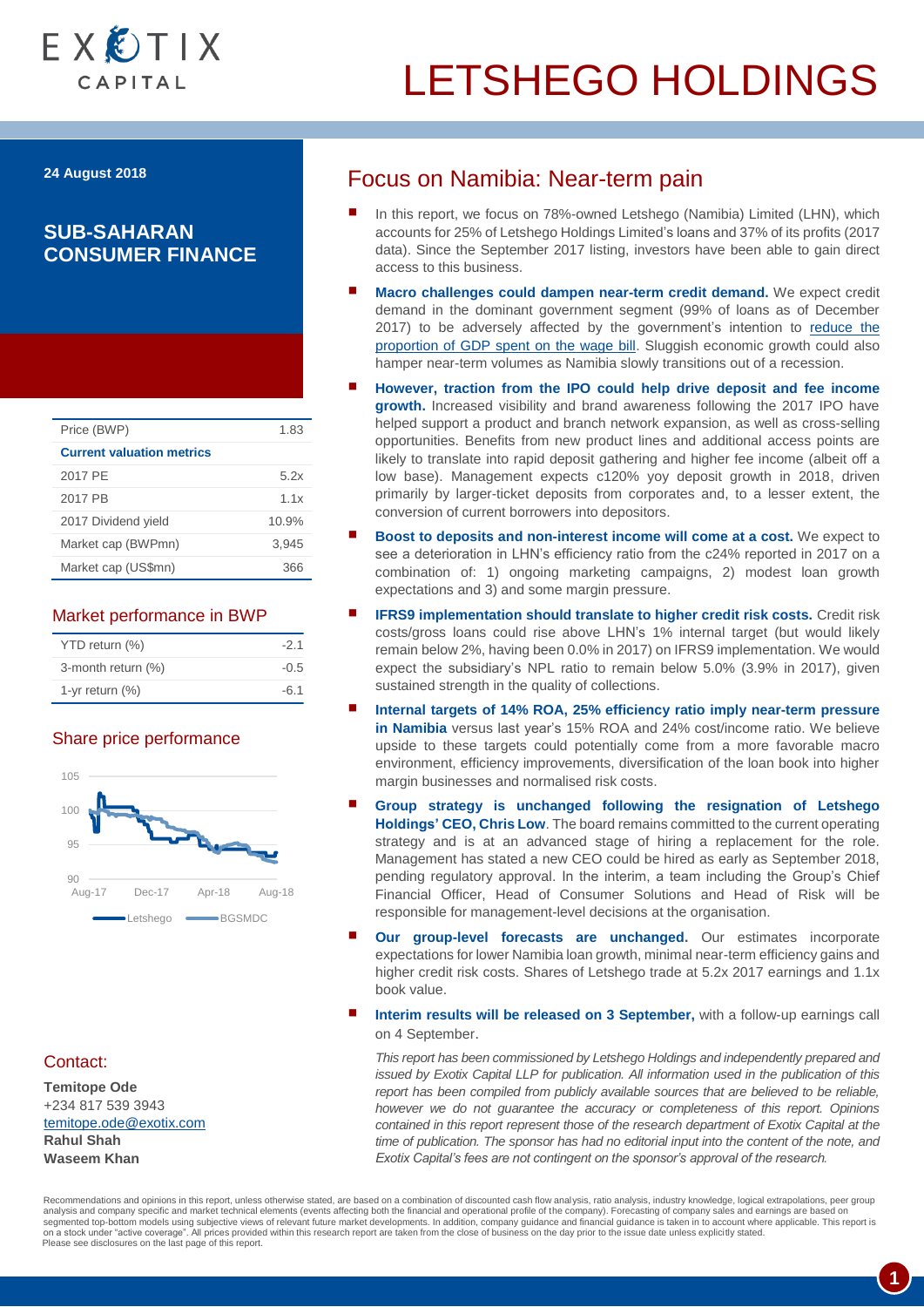

# Letshego Holdings (Namibia) Limited

**We focus on 78% owned Letshego Namibia Limited (LHN),** which accounts for 25% of Letshego Holdings Limited's loans, and 37% of pre-tax profits (2017 data). The subsidiary was acquired by Letshego Holdings Limited in 2008, and publicly listed on the Namibian Stock Exchange in September 2017. The Initial Public Offering of c22% of Letshego Namibia shares was done to partially satisfy the Bank of Namibia's licensing conditions for granting a banking license. The group intends to fulfil the 45% local ownership target by 2020.

LHN's operations are largely driven by the government segment (which constituted 99% of the total loan book as of December 2017).



- Embracing financial inclusion, evident in strategic efforts to expand product lines and access points.
- Growing the franchise by offering a broad range of services across the value chain covering savings, borrowings, payments and micro-level investments. These services will be partially funded through an expansion of deposit-taking capabilities; the subsidiary received a deposit-taking license in 2016.
- Enhancing customer experience via a customer-centric model, which facilitates financial inclusion across Namibia.
- Embedding a future capability model, which relies on technological advancement that supports reliable and scalable systems to enhance the customer experience and access, while enabling efficient management of operational risks.

**2**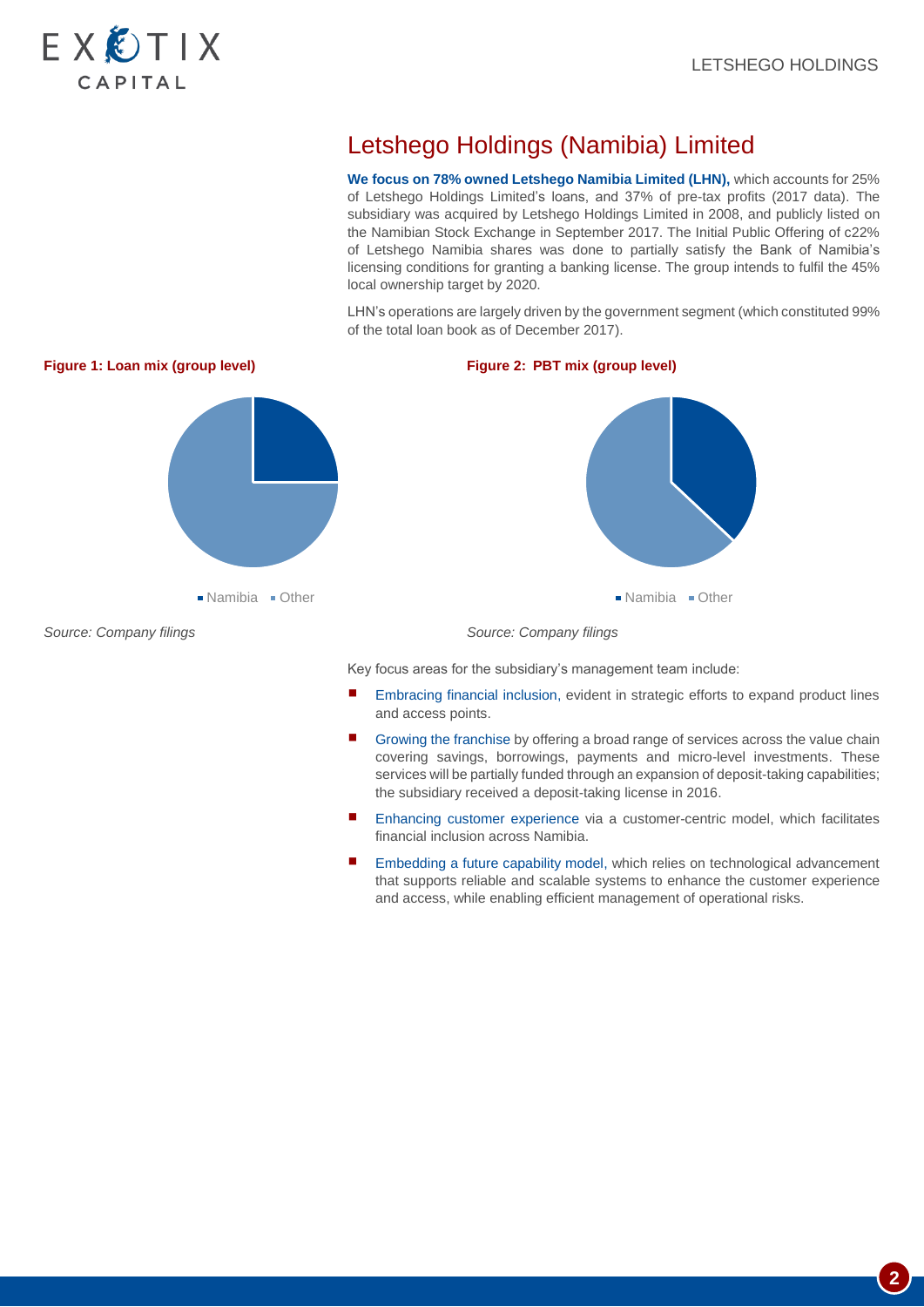## Investment Case

**Macro challenges could dampen credit demand.** Recent efforts by the Namibian government to curtail growth in the wage bill have led to hiring freezes in the public [sector,](https://allafrica.com/stories/201804030612.html) which will likely drag on credit demand within LHN's government segment (99% of the current loan book). We that the finance minister has stated that measures will be instituted to reduce the wage bill from c16% of GDP, to c12% by 2022.

In addition, the slower-than-expected recovery of the Namibian economy is likely to dampen credit appetite. The Bank of Namibia forecasts 0.6% GDP growth in 2018 (IMF: 1.2%), driven in part by tighter fiscal policy and depressed consumer spending. Although, diversification efforts should help partially offset the decline in the government segment, we believe the days of high double-digit credit growth are now in the past and expect a gradual decline in Namibia's loan growth to c10% (in pula terms) by 2022.



### **Figure 3: GDP growth (2014-21f, %) Figure 4: Net loan growth (2014-21f, % pula)**



*Source: IMF Source: Company filings, Exotix forecasts. Note: in 2014, the group changed its financial year end from Jan. to Dec.*

> To cushion these declines, management targets: 1) higher disbursements to private sector employees, particularly in the mining and fishing segments, and 2) growth in nongovernment contributions to 5% in 2018 and 10% by 2020 (from 1%). We believe these targets are feasible, supported by some of the newly launched mobile loan offerings.

> **Traction from the IPO could help drive deposit and fee income growth.** Increased visibility and brand awareness from the 2017 IPO were catalysts for Letshego Namibia's 24% PBT growth during the period. Since then, management has made a concerted effort to build on last year's progress through several campaigns and product launches with a view to boost deposit gathering and transaction income. The LetsGo All-in-1 solution is one such products: an omni-channel, location-agnostic platform that enables customers to pay and be paid. The solution enables transfers using cell phones/USSD, internet banking, Wi-code, cards, over the counter, POS, accounts and ATM.

> LHN has leveraged branch-network expansions as a means of facilitating deposit gathering, opening two new deposit-taking branches YTD. These have received strong traction and enabled the opening of 400 LetsGo accounts by end-July (ie after just seven months, an increase of c670% from 60 pilot accounts at end-17). Management expects deposits to grow by N\$100mn-120mn, a c120% yoy increase, driven primarily by larger-ticket deposits from corporates and, to a lesser extent, the conversion of current borrowers to depositors. Strong deposit growth within Namibia supports our view that funding costs could fall from the 8-9% currently.

> Finally, increased access points through membership in the Namibia Clearing House also gives LHN access to 1,000 ATMs, helping support the agency banking model.

> **Near-term operating efficiency could deteriorate.** Several ongoing marketing campaigns and brand awareness programs could cause expense growth to accelerate in 2018 (7% in 2017). Management expects marketing costs could rise from 5% of total operating expenditure towards 6%, which will likely negatively impact the cost/income ratio (24% reported in 2017), given the modest loan growth expectations.

> > **3**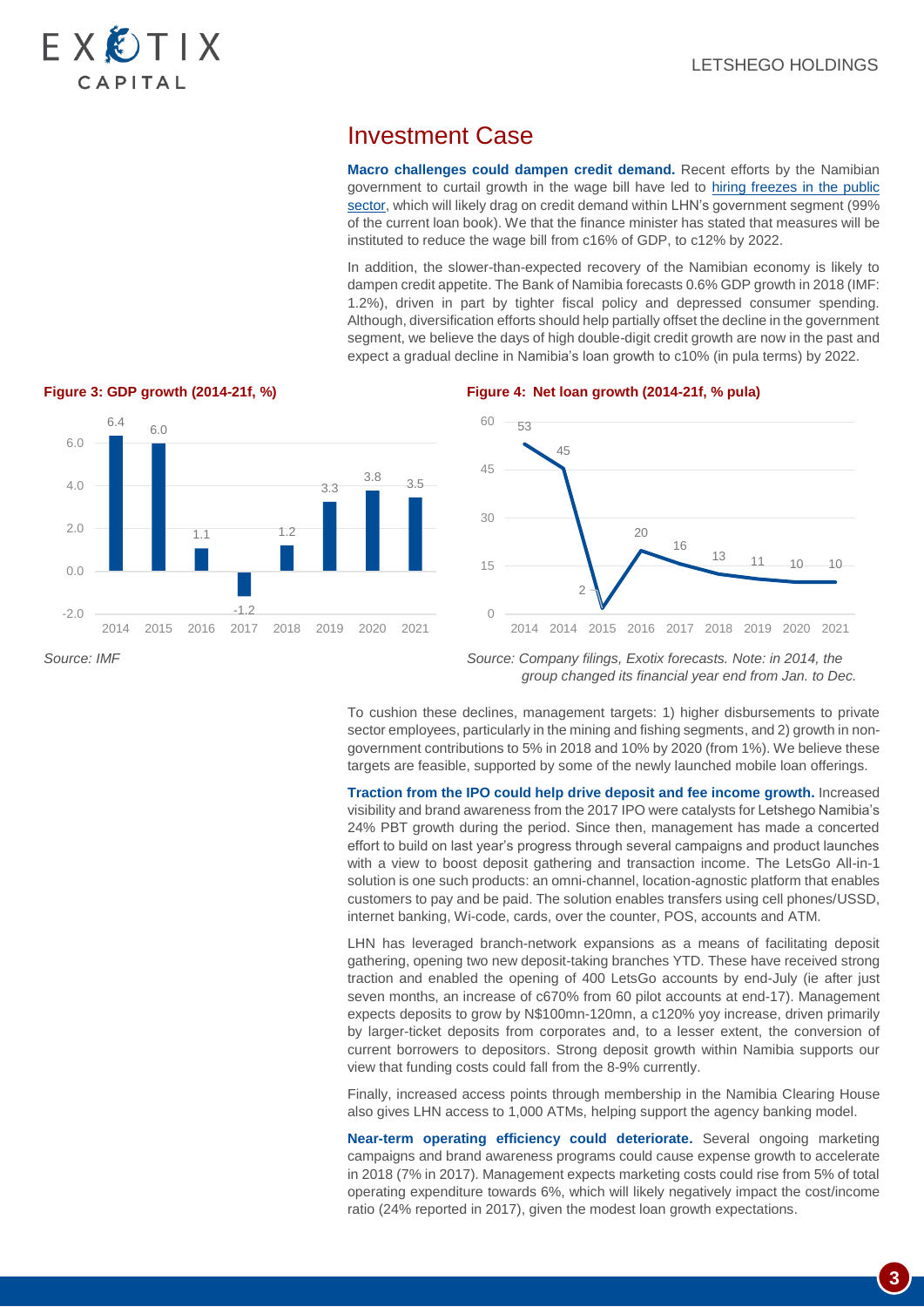

# Comparison of Letshego Namibia vs. the Group

Relative to the group, the Namibia subsidiary (25% of group loans) has tighter cost controls, reporting a 24% efficiency ratio in 2017 (on 7% operating expense growth), versus the 40% efficiency ratio of the group. The group's efficiency disadvantage is the result of sustained acquisitions and the resultant integration costs.

LHN has also historically had negligible risk costs, due to 1) stronger collection policies, 2) limited exposure to the riskier non-government segment (1% of LHN's loans versus 22% exposure for the group) and 3) the absence of one-time steep write-offs due to sudden policy changes experienced in subsidiaries like Tanzania in the past. In 2017, LHN's credit risk costs/gross loans ratio was c0.0%, versus 3.1% at the group level.

Finally, less attractive margins at the Namibia subsidiary versus the group are the result of 1) a higher proportion of lower-yielding government sector loans at LHN, and stiffer industry competition in Namibia.

### **Table 2: Key operating metrics (FY 17)**

| Company                     | <b>LHN</b> | <b>Group</b> |
|-----------------------------|------------|--------------|
| Net interest margin         | 17.5%      | 21.2%        |
| Efficiency ratio (reported) | 24%        | 40%          |
| Cost of credit              | $0.0\%$    | $3.1\%$      |

*Source: Company filings, Exotix Research*

Namibia has historically had higher penetration rates than other subsidiaries, with reported penetration rising from 33% in 2010 to 56% in 2015 (51% at end-17). We believe the market-share advantage in Namibia is likely due to competitive pricing offered at LHN versus other subsidiaries, as well as its efficient disbursement process.

### **Figure 5: Market penetration rates**



*Source: Company filings*

# Update on Letshego Holdings Limited (Group)

**Group strategy is unchanged following the resignation of Letshego Holdings' CEO, Chris Low.** On 2 August, the group announced Chris Low, Group Managing Director, would step down. Low had served the group as CEO since he was appointed in 2013. During his tenure, total assets doubled from BWP4,279mn in 2013, to BWP8,961mn as of December 2017, while earnings were roughly flat.

A team including the Group Chief Financial Officer, Head of Consumer Solutions and Head of Risk will take over Low's responsibilities until a replacement is hired. The board remains committed to the current operating strategy and is at an advanced stage of hiring a replacement for the role. Management has stated a new CEO could be hired as early as September, pending regulatory approvals. Low remains available in an advisory capacity until end-August.

**4**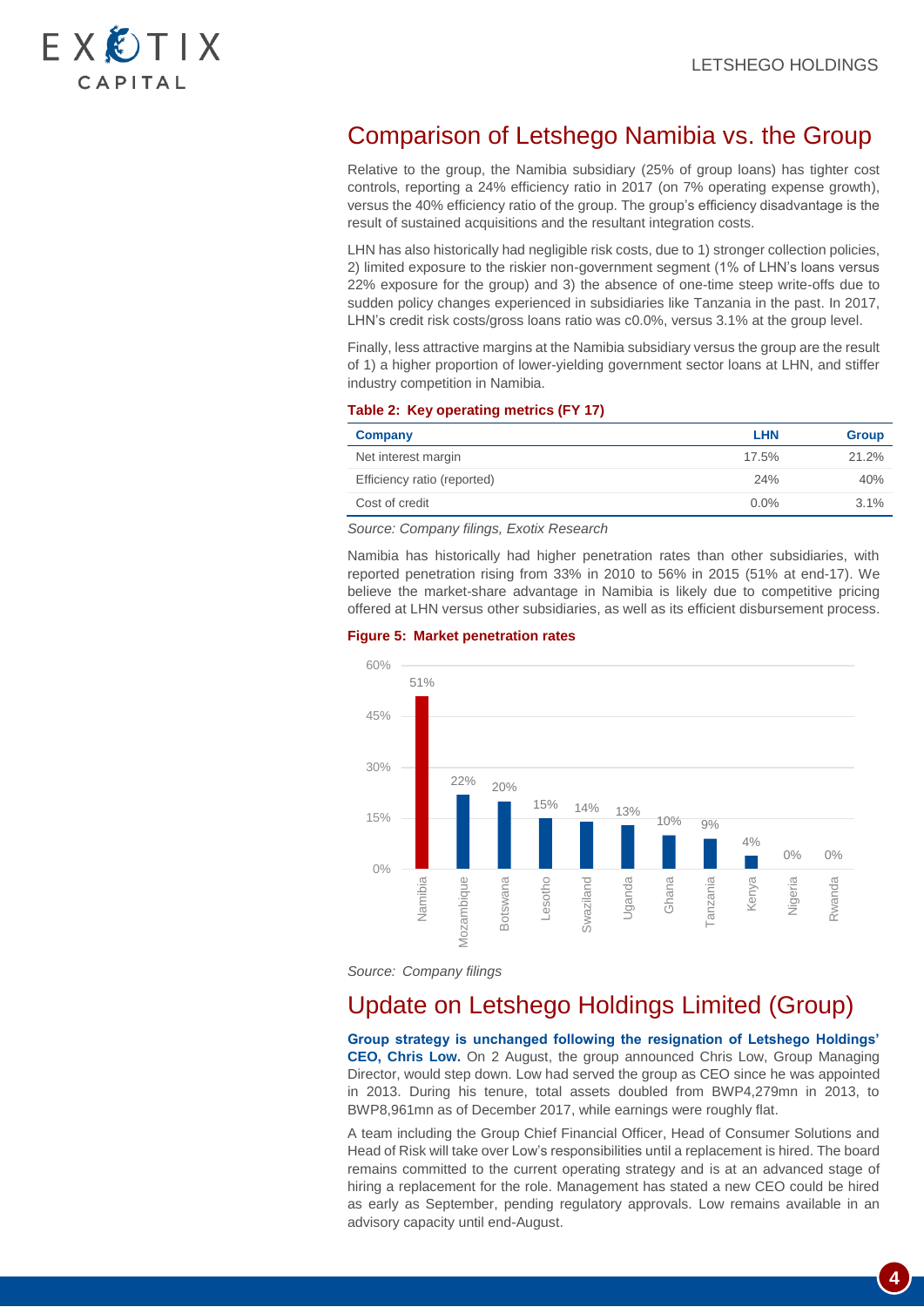# EXCTIX CAPITAL

### Summary Financials (Letshego Holdings Group)

Our group-level forecasts are unchanged as we expect softness in the Namibia subsidiary to be offset by stronger contributions from East and West Africa in 2018.

A strong fee income growth outlook (c34% pa through 2022) is partly premised on product launches and cross-selling in Namibia. Decelerating loan growth assumes modest contributions from Namibia and Botswana (55% of the loan book). Asset quality should stay healthy, reflecting the strength of the quality of collections across the group.

| Table 3: Letshego summary financials |        |       |        |       |        |     |        |     |        |     |        |
|--------------------------------------|--------|-------|--------|-------|--------|-----|--------|-----|--------|-----|--------|
| <b>BWPmn</b>                         | 2017   |       | 2018f  |       | 2019f  |     | 2020f  |     | 2021f  |     | 2022f  |
| Income statement                     |        |       |        |       |        |     |        |     |        |     |        |
| Net interest income                  | 1,782  | 14%   | 2,039  | 13%   | 2,312  | 15% | 2,649  | 14% | 3,012  | 12% | 3,375  |
| Other operating income               | 273    | 17%   | 320    | 16%   | 372    | 16% | 431    | 15% | 494    | 14% | 563    |
| Total operating income               | 2,055  | 15%   | 2,359  | 14%   | 2,684  | 15% | 3,080  | 14% | 3,506  | 12% | 3,938  |
| Operating expenses                   | 814    | 13%   | 922    | 12%   | 1,037  | 12% | 1,158  | 11% | 1,285  | 11% | 1,426  |
| Pre-provision profit                 | 1,241  | 16%   | 1,437  | 15%   | 1,648  | 17% | 1,922  | 16% | 2,221  | 13% | 2,512  |
| Loan loss provisions                 | 237    | 23%   | 293    | 17%   | 342    | 34% | 457    | 27% | 580    | 16% | 671    |
| Net operating profit                 | 1,004  | 14%   | 1,144  | 14%   | 1,306  | 12% | 1,464  | 12% | 1,641  | 12% | 1,841  |
| Pre-tax profit                       | 1,004  | 14%   | 1,144  | 14%   | 1,306  | 12% | 1,464  | 12% | 1,641  | 12% | 1,841  |
| Net attributable income              | 638    | 18%   | 753    | 14%   | 862    | 13% | 970    | 12% | 1,091  | 13% | 1,228  |
| <b>Balance sheet</b>                 |        |       |        |       |        |     |        |     |        |     |        |
| Net loans                            | 7,769  | 15%   | 8,920  | 13%   | 10,119 | 13% | 11,386 | 11% | 12,604 | 10% | 13,889 |
| Interest-earning assets              | 7,822  | 15%   | 8,977  | 13%   | 10,178 | 12% | 11,448 | 11% | 12,669 | 10% | 13,958 |
| <b>Total assets</b>                  | 8,961  | 14%   | 10,215 | 14%   | 11,594 | 13% | 13,102 | 12% | 14,674 | 12% | 16,435 |
| <b>Total deposits</b>                | 228    | 100%  | 457    | 75%   | 800    | 75% | 1,399  | 50% | 2,099  | 50% | 3,148  |
| Total interest-bearing liabilities   | 4,240  | 19%   | 5,037  | 18%   | 5,937  | 16% | 6,910  | 16% | 8,015  | 17% | 9,349  |
| Shareholders' funds                  | 3,957  | $8\%$ | 4,293  | $9\%$ | 4,683  | 10% | 5,128  | 10% | 5,635  | 10% | 6,211  |
| Per share data                       |        |       |        |       |        |     |        |     |        |     |        |
| <b>EPS</b>                           | 0.292  | 20%   | 0.349  | 17%   | 0.408  | 14% | 0.464  | 14% | 0.527  | 14% | 0.599  |
| <b>BVPS</b>                          | 1.807  | 12%   | 2.022  | 10%   | 2.229  | 11% | 2.465  | 11% | 2.736  | 11% | 3.046  |
| <b>DPS</b>                           | 0.175  | 1%    | 0.176  | 16%   | 0.204  | 14% | 0.232  | 14% | 0.263  | 14% | 0.300  |
| Ratios                               |        |       |        |       |        |     |        |     |        |     |        |
| Revenue generation                   |        |       |        |       |        |     |        |     |        |     |        |
| Net interest margin                  | 21.24% |       | 21.26% |       | 21.21% |     | 21.46% |     | 21.69% |     | 21.70% |
| Revenues/assets                      | 24.5%  |       | 24.6%  |       | 24.6%  |     | 24.9%  |     | 25.2%  |     | 25.3%  |
| Gross asset yields                   | 30.9%  |       | 31.1%  |       | 31.4%  |     | 31.7%  |     | 32.0%  |     | 32.3%  |
| Gross funding costs                  | 12.2%  |       | 12.5%  |       | 12.7%  |     | 12.1%  |     | 11.4%  |     | 10.8%  |
| <b>Operating efficiency</b>          |        |       |        |       |        |     |        |     |        |     |        |
| Cost/ income                         | 39.6%  |       | 39.1%  |       | 38.6%  |     | 37.6%  |     | 36.7%  |     | 36.2%  |
| <b>Risk management</b>               |        |       |        |       |        |     |        |     |        |     |        |
| Cost of risk                         | 2.90%  |       | 3.10%  |       | 3.17%  |     | 3.74%  |     | 4.27%  |     | 4.46%  |
| NPLs/gross loans                     | 6.78%  |       | 4.01%  |       | 4.40%  |     | 4.93%  |     | 5.09%  |     | 5.46%  |
| Loan provisions/NPLs                 | 142%   |       | 139%   |       | 139%   |     | 139%   |     | 141%   |     | 140%   |
| Profitability                        |        |       |        |       |        |     |        |     |        |     |        |
| <b>ROA</b>                           | 7.60%  |       | 7.85%  |       | 7.90%  |     | 7.85%  |     | 7.85%  |     | 7.89%  |
| <b>ROE</b>                           | 16.7%  |       | 18.3%  |       | 19.2%  |     | 19.8%  |     | 20.3%  |     | 20.7%  |
| Effective tax rate                   | 32%    |       | 30%    |       | 30%    |     | 30%    |     | 30%    |     | 30%    |
| Dividend payout ratio                | 59%    |       | 50%    |       | 50%    |     | 50%    |     | 50%    |     | 50%    |
| Effective payout (incl. buybacks)    | 65%    |       | 55%    |       | 55%    |     | 54%    |     | 54%    |     | 53%    |
| <b>Liquidity and solvency</b>        |        |       |        |       |        |     |        |     |        |     |        |
| Debt/equity                          | 93%    |       | 98%    |       | 100%   |     | 98%    |     | 97%    |     | 92%    |
| Shareholders' equity/assets          | 44%    |       | 42%    |       | 40%    |     | 39%    |     | 38%    |     | 38%    |

**Table 3: Letshego summary financials**

*Source: Exotix Research*